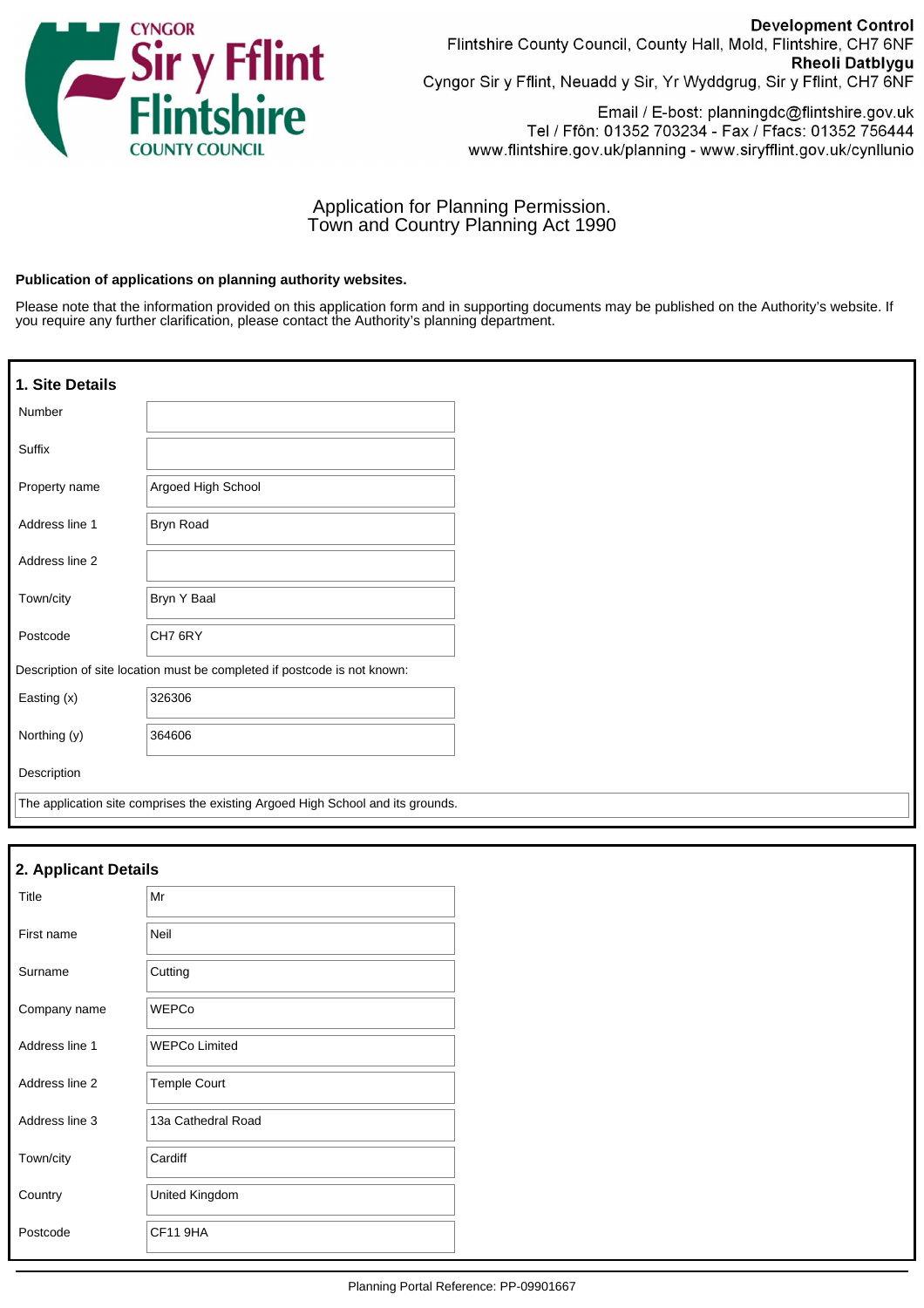## **2. Applicant Details**

| $ \cdots$ $\cdots$ $\cdots$ $\cdots$ $\cdots$ |  |
|-----------------------------------------------|--|
| Primary number                                |  |
| Secondary number                              |  |
| Email address                                 |  |
|                                               |  |

Are you an agent acting on behalf of the applicant? Are you are set of the No Yes No

| 3. Agent Details |                            |
|------------------|----------------------------|
| Title            | Ms                         |
| First name       | Natalie                    |
| Surname          | Queffurus                  |
| Company name     | <b>ARUP</b>                |
| Address line 1   | 4 Pierhead Street          |
| Address line 2   |                            |
| Address line 3   |                            |
| Town/city        | Cardiff                    |
| Country          | United Kingdom             |
| Postcode         | <b>CF104OP</b>             |
| Primary number   | 02920769095                |
| Secondary number |                            |
| Email            | natalie.queffurus@arup.com |

## **4. Site Area**

| What is the site area? $ 8.80\rangle$ |          |
|---------------------------------------|----------|
| Scale                                 | Hectares |

Does your proposal involve the construction of a new building which would result in the loss or gain of public open space? O Yes O No

## **5. Description of the Proposal**

Please describe the proposed development including any change of use

Proposed development of Mynydd Isa Campus, a new co-located nursery, primary and secondary school at the Argoed High School site, including the demolition of all existing buildings, the erection of new Net Zero Carbon in operation campus, school sports facilities, vehicular, pedestrian and cycle accesses, car and cycle parking, landscaping, drainage and associated infrastructure.

Has the work or change of use already started? All the state of the state of the state of the Society of No No

## **6. Existing Use**

Please describe the current use of the site

The site comprises the grounds of Argoed High School, including the main school building, sports hall building, two temporary buildings comprising four classrooms, hard standing, road access/egresses, three Multi-Use Games Areas (MUGAs) and ancillary grass playing fields and sports pitches.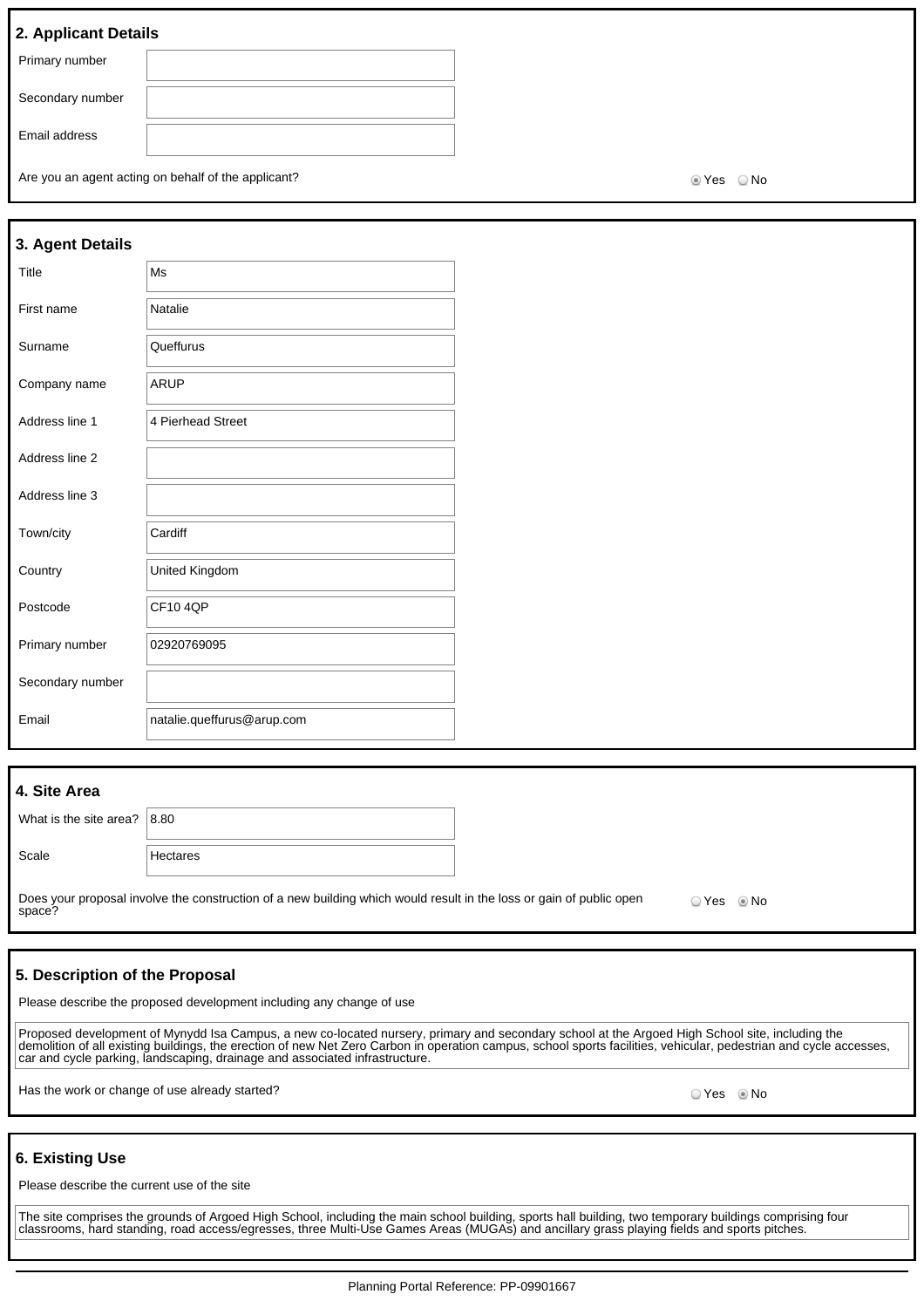| 6. Existing Use                                                                                            |                        |      |
|------------------------------------------------------------------------------------------------------------|------------------------|------|
| Is the site currently vacant?                                                                              | ○ Yes ◎ No             |      |
| Does the proposal involve any of the following?                                                            |                        |      |
| Land which is known or suspected to be contaminated for all or part of the site                            | $\circ$ Yes $\circ$ No |      |
| A proposed use that would be particularly vulnerable to the presence of contamination                      | ■ Yes   No             |      |
| <b>Application advice</b>                                                                                  |                        |      |
| If you have said Yes to any of the above, you will need to submit an appropriate contamination assessment. |                        |      |
| Does your proposal involve the construction of a new building?                                             | ⊚ Yes                  | ⊙ No |

If Yes, please complete the following information regarding the element of the site area which is in previously developed land or greenfield land

| Type                      | Area of land (ha) proposed for new<br>development |
|---------------------------|---------------------------------------------------|
| Previously developed land | 2.87                                              |
| Greenfield land           | 5.66                                              |

## **7. Materials**

| Does the proposed development require any materials to be used in the build? | ® Yes     © No |  |
|------------------------------------------------------------------------------|----------------|--|
|                                                                              |                |  |

**Please provide a description of existing and proposed materials and finishes to be used in the build (including type, colour and name for each material):**

| Roof                                                       |                        |
|------------------------------------------------------------|------------------------|
| Description of existing materials and finishes (optional): |                        |
| Description of proposed materials and finishes:            | Aluminum standing seam |

| Walls                                                      |                      |
|------------------------------------------------------------|----------------------|
| Description of existing materials and finishes (optional): |                      |
| Description of proposed materials and finishes:            | Facing red brickwork |

| Windows                                                    |                        |
|------------------------------------------------------------|------------------------|
| Description of existing materials and finishes (optional): |                        |
| Description of proposed materials and finishes:            | Glass, red metal work. |

| Doors                                                      |                |
|------------------------------------------------------------|----------------|
| Description of existing materials and finishes (optional): |                |
| Description of proposed materials and finishes:            | Red metal work |

| Other External canopies                                    |                 |  |
|------------------------------------------------------------|-----------------|--|
| Description of existing materials and finishes (optional): |                 |  |
| Description of proposed materials and finishes:            | Glazed canopies |  |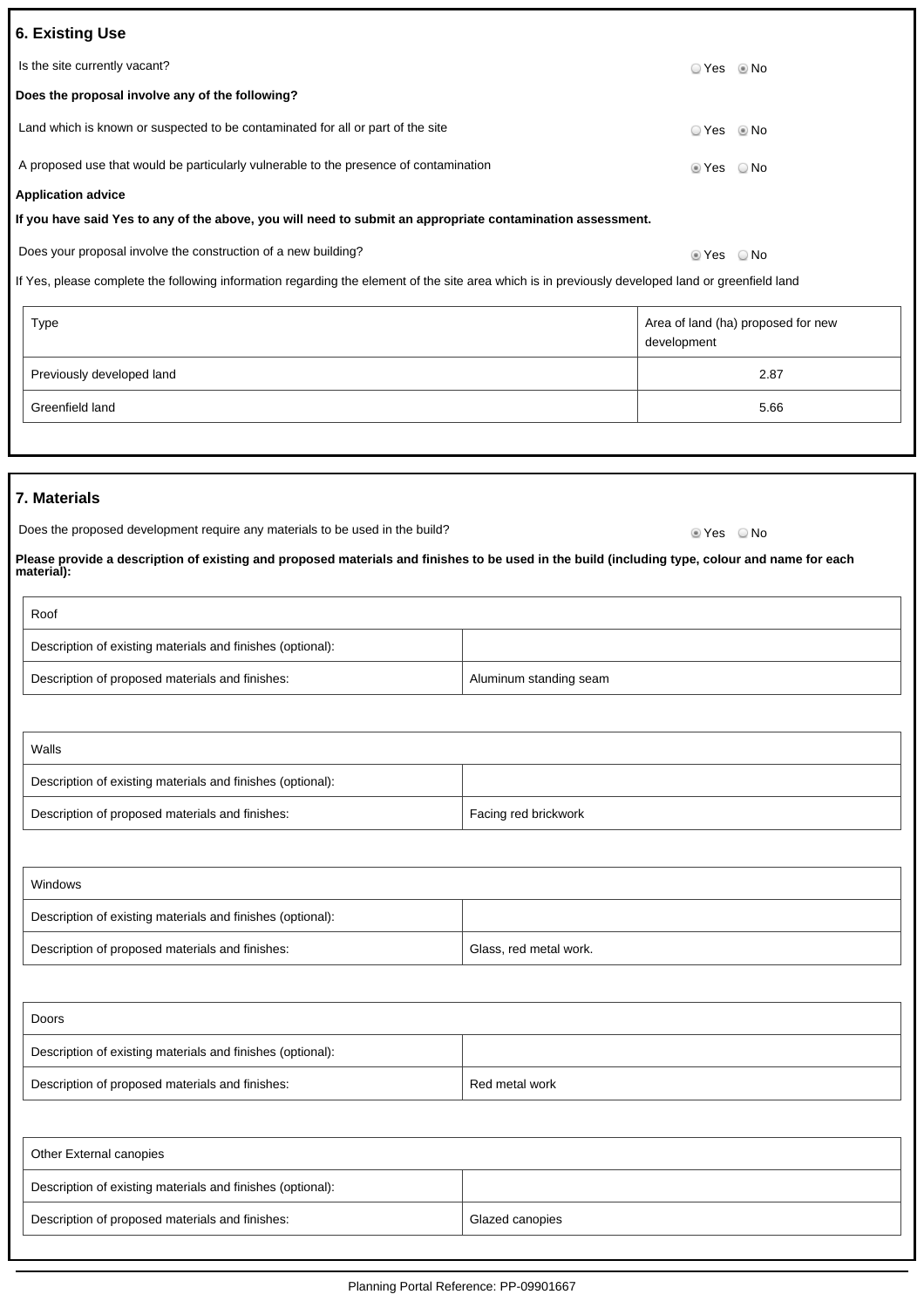| 7. Materials                                                                                            |         |      |
|---------------------------------------------------------------------------------------------------------|---------|------|
| Are you supplying additional information on submitted plans, drawings or a design and access statement? | tes ONo |      |
| If Yes, please state references for the plans, drawings and/or design and access statement              |         |      |
| Please see Design and Access Statement.                                                                 |         |      |
|                                                                                                         |         |      |
| 8. Pedestrian and Vehicle Access, Roads and Rights of Way                                               |         |      |
| Is a new or altered vehicle or pedestrian access proposed to or from the public highway?                | . Yes   | ⊜ No |

| Are there any new public roads to be provided within the site?                            | $OYes$ Mo  |  |
|-------------------------------------------------------------------------------------------|------------|--|
| Are there any new public rights of way to be provided within or adiacent to the site?     | ○ Yes ◎ No |  |
| Do the proposals require any diversions/extinguishments and/or creation of rights of way? |            |  |

**Please show details of any existing or proposed rights of way on or adjacent to the site, as well as any alterations to pedestrian and vehicle access, on your plans or drawings.**

## **9. Vehicle Parking**

| Is vehicle parking relevant to this proposal?                                                                       | $\odot$ Yes $\odot$ No |  |
|---------------------------------------------------------------------------------------------------------------------|------------------------|--|
| Please provide information on the existing and proposed number of on-site parking and cycling spaces on your plans. |                        |  |

### **10. Trees and Hedges**

| Are there trees or hedges on the proposed development site?                                                                                                                                 | lier ONo                 |  |
|---------------------------------------------------------------------------------------------------------------------------------------------------------------------------------------------|--------------------------|--|
| And/or: Are there trees or hedges on land adjacent to the proposed development site that could influence the<br>development or might be important as part of the local landscape character? | $\bullet$ Yes $\circ$ No |  |

**If Yes to either or both of the above, you will need to provide a full tree survey with accompanying plan before your application can be determined. Your local planning authority should make clear on its website what the survey should contain, in accordance with the current 'BS5837: Trees in relation to design, demolition and construction - Recommendations'**

## **11. Assessment of Flood Risk**

Is the site within an area at risk of flooding?

Refer to the Welsh Government's Development Advice Maps website.

**If the proposed development is within an area at risk of flooding you will need to consider whether it is appropriate to submit a flood consequences assessment. Refer to Section 6 and 7 and Appendix 1 of Technical Advice Note 15: Development and Flood Risk.**

| Is your proposal within 20 metres of a watercourse (e.g. river, stream or beck)? | ⊛ Yes    ⊙ No |
|----------------------------------------------------------------------------------|---------------|
|----------------------------------------------------------------------------------|---------------|

Will the proposal increase the flood risk elsewhere? No was not also asset that we have not also we have not also No

**From 7 January 2019, all new developments of more than 1 dwelling house or where the construction area is 100 square metres or more, require Sustainable Drainage Systems (SuDS) for surface water designed and built in accordance with the Welsh Ministers' Statutory SuDS Standards. SuDS Schemes must be approved by your local authority acting in its SuDS Approving Body (SAB) role. Please contact your local authority for details of how to apply.**

How will surface water be disposed of?

Sustainable drainage system

 $\Box$  Existing water course

■Soakaway

**Main sewer** 

□Pond/lake

## **12. Biodiversity and Geological Conservation**

**To assist in answering the following questions refer to the help text. The help text provides further information on when there is a reasonable likelihood that any important biodiversity or geological conservation features may be present or nearby and whether they are likely to be affected by your proposals.**

Yes No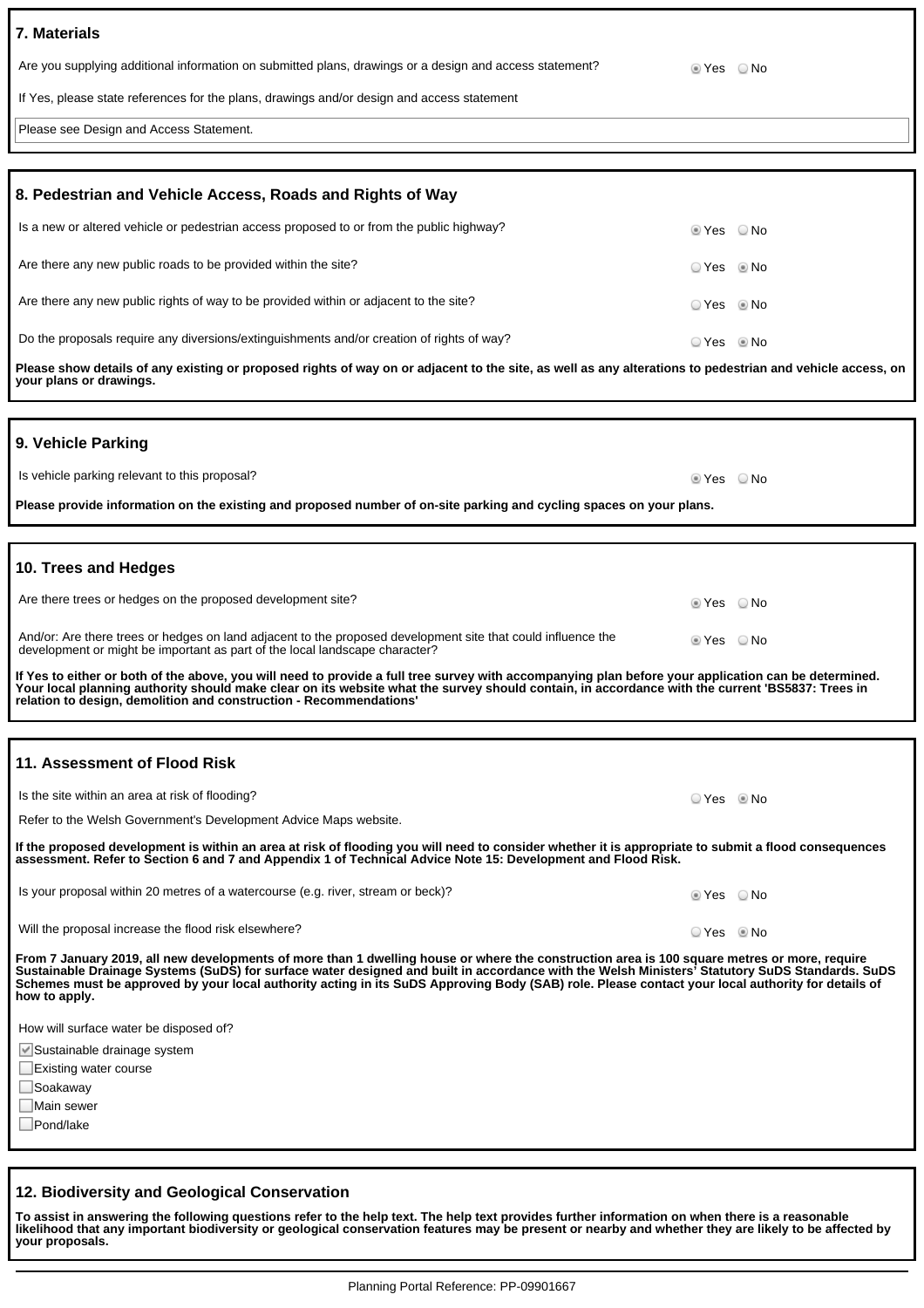## **12. Biodiversity and Geological Conservation**

**Having referred to the help text, is there a reasonable likelihood of the following being affected adversely or conserved and enhanced within the application site, or on land adjacent to or near the application site?**

- a) Protected and priority species
- Yes, on the development site
- Yes, on land adjacent to or near the proposed development
- No

b) Designated sites, important habitats or other biodiversity features

- $\bullet$  Yes, on the development site
- Yes, on land adjacent to or near the proposed development
- O No

c) Features of geological conservation importance

- Yes, on the development site
- Yes, on land adjacent to or near the proposed development
- No

#### **Supporting information requirements**

Where a development proposal is likely to affect features of biodiversity or geological conservation interest, you will need to submit, with the application, sufficient information and assessments to allow the local planning authority to determine the proposal.

Failure to submit all information required will result in your application being deemed invalid. It will not be considered valid until all information required by the local planning authority has been submitted.

Your local planning authority will be able to advise on the content of any assessments that may be required.

#### **13. Foul Sewage**

Please state how foul sewage is to be disposed of:

**Mains Sewer** 

- Septic Tank
- Package Treatment plant
- □Cess Pit

□ Other

Unknown

Are you proposing to connect to the existing drainage system? The example of the existing drainage system?

If Yes, please include the details of the existing system on the application drawings. Please state the plan(s)/drawing(s) references.

Existing and Proposed Drainage Strategy.

## **14. Waste Storage and Collection**

| Do the plans incorporate areas to store and aid the collection of waste and have arrangements been made for the<br>separate storage and collection of recyclable waste? | ⊚ Yes | ∋ No |
|-------------------------------------------------------------------------------------------------------------------------------------------------------------------------|-------|------|
|-------------------------------------------------------------------------------------------------------------------------------------------------------------------------|-------|------|

If Yes, please provide details:

Please see Landscape Illustrative Masterplan; and Proposed General Arrangement Plans.

# **15. Trade Effluent**

Does the proposal involve the need to dispose of trade effluents or trade waste?  $\Box$  Yes No

## **16. Residential/Dwelling Units**

Does your proposal include the gain, loss or change of use of residential units?  $\Box$  Yes No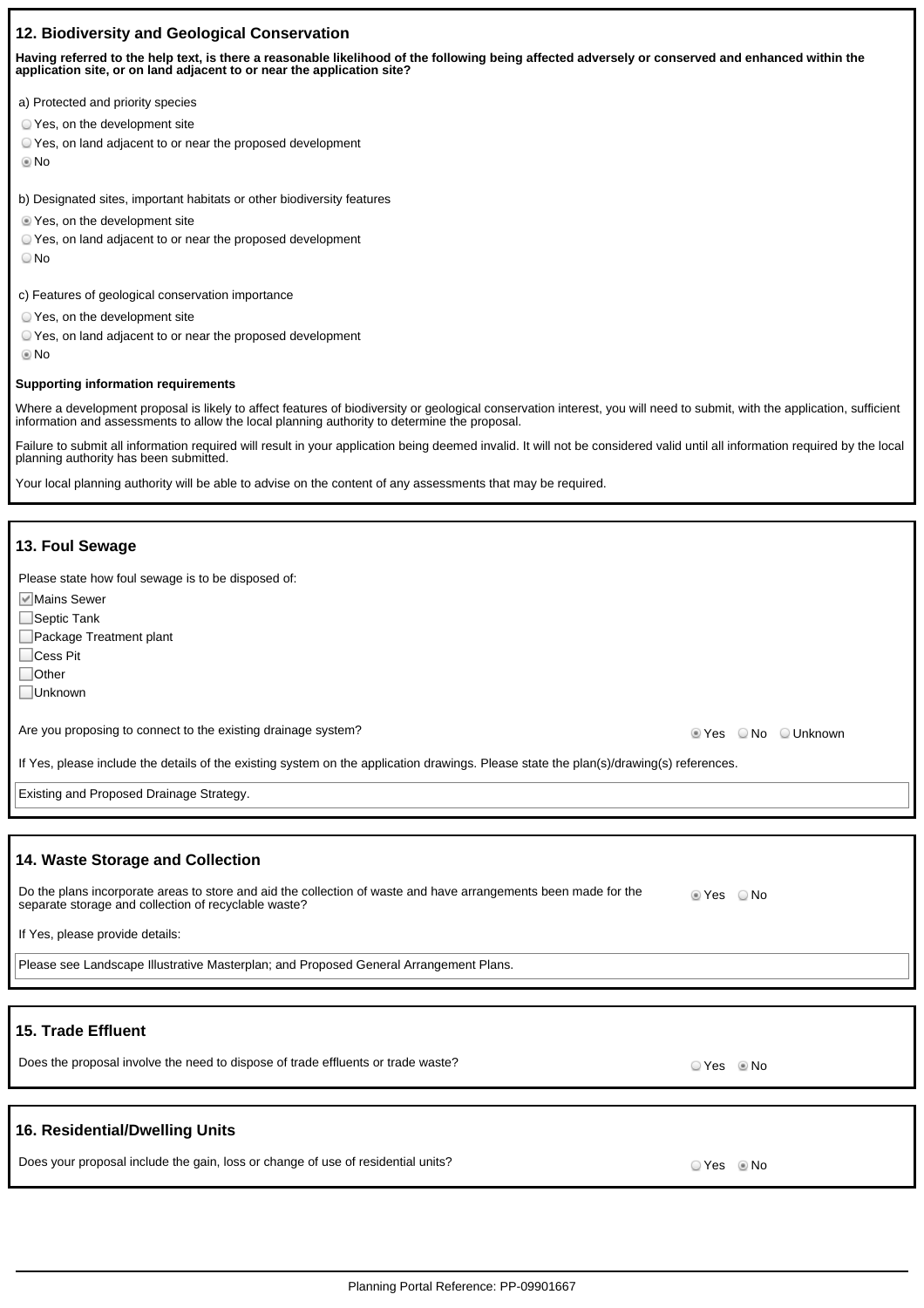# **17. All Types of Development: Non-Residential Floorspace**

Does your proposal involve the loss, gain or change of use of non-residential floorspace? So we say that I was the No

If you have answered Yes to the question above please add details in the following table:

| Use Class                         | Existing gross<br>internal floorspace<br>(square metres) | Gross internal<br>floorspace to be lost<br>by change of use or<br>demolition (square<br>metres) | Total gross new<br>internal floorspace<br>proposed (including<br>changes of use)<br>(square metres) | Net additional gross<br>internal floorspace<br>following<br>development (square<br>metres) |
|-----------------------------------|----------------------------------------------------------|-------------------------------------------------------------------------------------------------|-----------------------------------------------------------------------------------------------------|--------------------------------------------------------------------------------------------|
| D1 - Non-residential institutions | 5949.9                                                   | 5949.9                                                                                          | 10480                                                                                               | 4530.1                                                                                     |
| Total                             | 5949.9                                                   | 5949.9                                                                                          | 10480                                                                                               | 4530.1                                                                                     |

For hotels, residential institutions and hostels, please additionally indicate the loss or gain of rooms

### **18. Employment**

Will the proposed development require the employment of any staff? Will the proposed development require the employment of any staff?

#### **Existing Employees**

Please complete the following information regarding existing employees:

Full-time 42 Part-time  $|40$ Total full-time equivalent 69.00

#### **Proposed Employees**

If known, please complete the following information regarding proposed employees:

Full-time

Part-time

Total full-time equivalent

# **19. Hours of Opening**

Are Hours of Opening relevant to this proposal? Are No will be a state of the No will be a state of No will be a state of No will be a state of No will be a state of No will be a state of No will be a state of No will be a

If known, please state the hours of opening (e.g. 15:30) for each non-residential use proposed:

| Use                               | Monday to Friday                     | Saturday                                | Sunday and Bank<br>Holidays             | Unknown |
|-----------------------------------|--------------------------------------|-----------------------------------------|-----------------------------------------|---------|
| D1 - Non-residential institutions | Start Time: 08:00<br>End Time: 22:00 | Start Time: 09:00<br>End Time:<br>18:00 | Start Time: 09:00<br>End Time:<br>18:00 |         |

| 20. Industrial or Commercial Processes and Machinery                                                                                                                                                                        |              |              |
|-----------------------------------------------------------------------------------------------------------------------------------------------------------------------------------------------------------------------------|--------------|--------------|
| Does this proposal involve the carrying out of industrial or commercial activities and processes?                                                                                                                           |              | OYes . Io No |
| Is the proposal for a waste management development?                                                                                                                                                                         | ⊙ Yes … ® No |              |
| If this is a landfill application you will need to provide further information before your application can be determined. Your waste planning authority<br>should make it clear what information it requires on its website |              |              |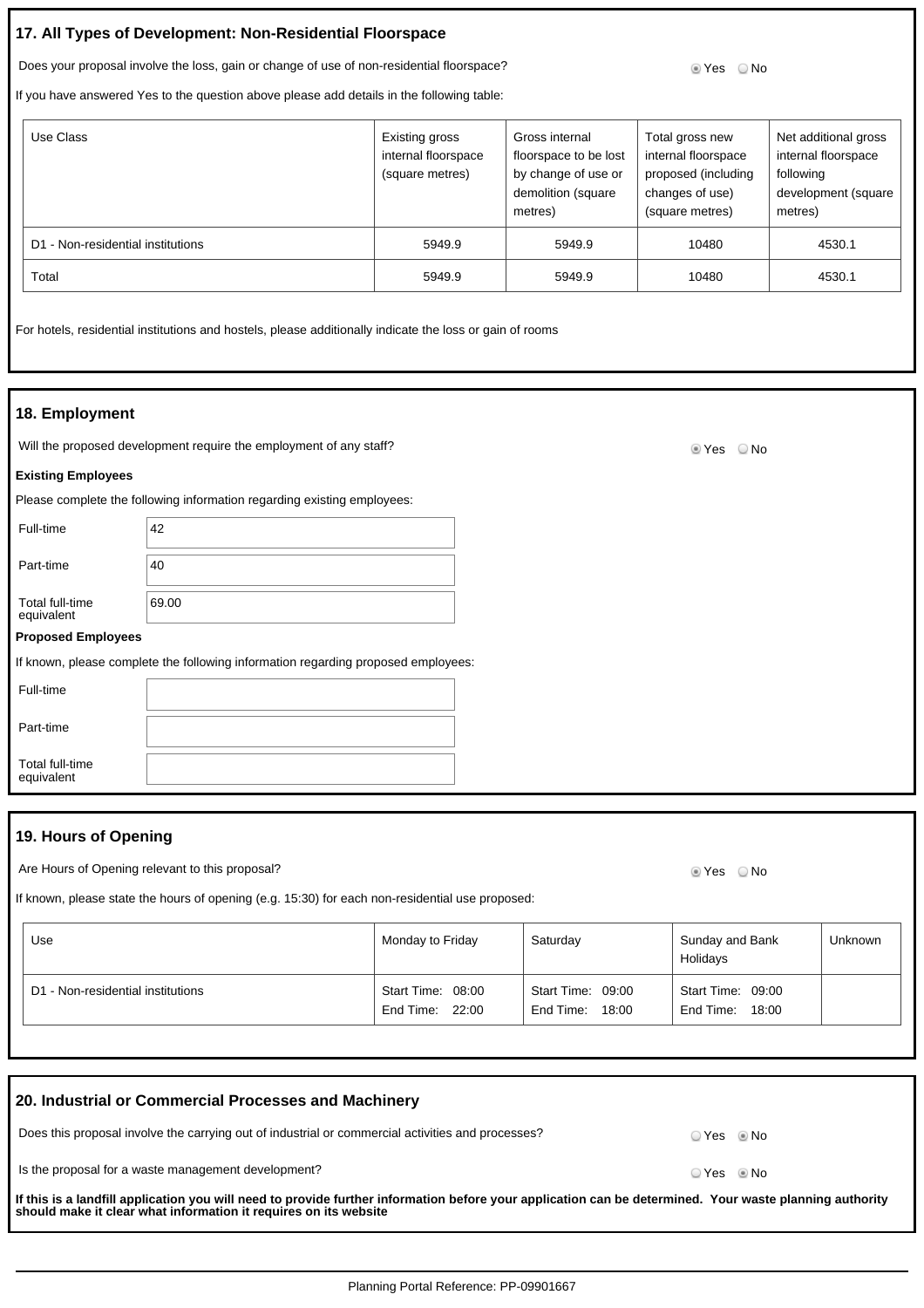|                                                                                                                                                                                             | 21. Renewable and Low Carbon Energy                                                                                                                |                        |  |  |
|---------------------------------------------------------------------------------------------------------------------------------------------------------------------------------------------|----------------------------------------------------------------------------------------------------------------------------------------------------|------------------------|--|--|
|                                                                                                                                                                                             | Does your proposal involve the installation of a standalone renewable or low-carbon energy development?<br>⊙ Yes © No                              |                        |  |  |
|                                                                                                                                                                                             |                                                                                                                                                    |                        |  |  |
| 22. Hazardous Substances                                                                                                                                                                    |                                                                                                                                                    |                        |  |  |
|                                                                                                                                                                                             | Does the proposal involve the use or storage of any hazardous substances?                                                                          | ⊙ Yes © No             |  |  |
|                                                                                                                                                                                             |                                                                                                                                                    |                        |  |  |
|                                                                                                                                                                                             | 23. Neighbour and Community Consultation                                                                                                           |                        |  |  |
|                                                                                                                                                                                             | Have you consulted your neighbours or the local community about the proposal?                                                                      | ties ⊘<br>⊙ No         |  |  |
| If Yes, please provide details:                                                                                                                                                             |                                                                                                                                                    |                        |  |  |
|                                                                                                                                                                                             | Please see PAC Report which details the consultation activities undertaken.                                                                        |                        |  |  |
|                                                                                                                                                                                             |                                                                                                                                                    |                        |  |  |
| 24. Site Visit                                                                                                                                                                              |                                                                                                                                                    |                        |  |  |
|                                                                                                                                                                                             | Can the site be seen from a public road, public footpath, bridleway or other public land?                                                          | ⊙ No<br>t Yes          |  |  |
| If the planning authority needs to make an appointment to carry out a site visit, whom should they contact? (Please select only one)<br><b>The agent</b><br>The applicant<br>O Other person |                                                                                                                                                    |                        |  |  |
|                                                                                                                                                                                             |                                                                                                                                                    |                        |  |  |
| 25. Pre-application Advice                                                                                                                                                                  |                                                                                                                                                    |                        |  |  |
|                                                                                                                                                                                             | Has pre-application advice been sought from the local planning authority about this application?                                                   | $\circ$ Yes $\circ$ No |  |  |
| efficiently):                                                                                                                                                                               | If Yes, please complete the following information about the advice you were given (this will help the authority to deal with this application more |                        |  |  |
| Officer name:                                                                                                                                                                               |                                                                                                                                                    |                        |  |  |
| Title                                                                                                                                                                                       | Mr                                                                                                                                                 |                        |  |  |
| First name                                                                                                                                                                                  | James                                                                                                                                              |                        |  |  |
| Surname                                                                                                                                                                                     | <b>Beattie</b>                                                                                                                                     |                        |  |  |
| Reference                                                                                                                                                                                   | 062779                                                                                                                                             |                        |  |  |
| Date (Must be pre-application submission)                                                                                                                                                   |                                                                                                                                                    |                        |  |  |
| 29/03/2021                                                                                                                                                                                  |                                                                                                                                                    |                        |  |  |
| Details of the pre-application advice received                                                                                                                                              |                                                                                                                                                    |                        |  |  |
| Please see Planning Statement for summary.                                                                                                                                                  |                                                                                                                                                    |                        |  |  |
|                                                                                                                                                                                             |                                                                                                                                                    |                        |  |  |
| 26. Authority Employee/Member                                                                                                                                                               |                                                                                                                                                    |                        |  |  |

**With respect to the Authority, is the applicant or agent one of the following: (a) a member of staff (b) an elected member (c) related to a member of staff**

**(d) related to an elected member**

Do any of these statements apply to you? The set of the set of the set of the set of the set of the SNo No No

## **27. Ownership Certificates**

**Certificate of Ownership - Certificate A - Town and Country Planning (Development Management Procedure) (Wales) Order 2012**

**I certify/the applicant certifies that on the day 21 days before the date of this application nobody except myself/the applicant was the owner (owner is a person with a freehold interest or leasehold interest with at least seven years left to run) of any part of the land or building to which the application**